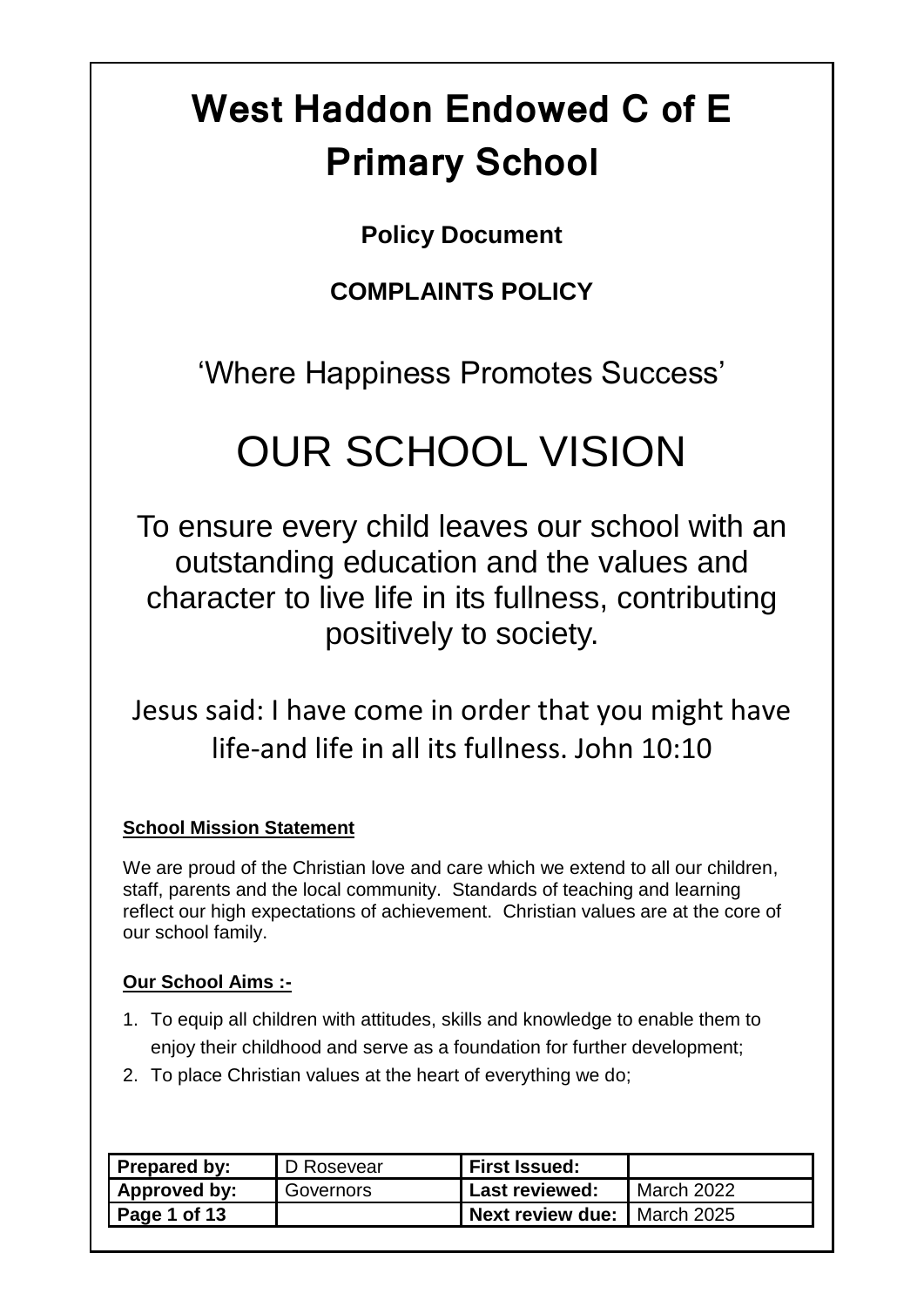#### **Introduction**

Our school is committed to providing the best possible education for the children in our care, and a high quality service for parents. If you feel that we have fallen short of this aim in any way, we hope that in the first instance you will speak to us and allow us to address the issues.

Below is the procedure should you wish to address a serious concern.

#### **Complaints Procedure**

General Principles:

• This procedure is intended to allow you to raise a concern or complaint relating to the school, or the services that it provides.

• An anonymous concern or complaint will not be investigated under this procedure, unless there are exceptional circumstances.

• To enable a proper investigation, concerns or complaints should be brought to the attention of the school as soon as possible. In general, any matter raised more than 3 months after the event, being complained of, will not be considered.

#### Raising a concern or complaint

1) Informal Stage

It is normally appropriate to communicate directly with the member of staff concerned. This may be by letter, by telephone or in person by appointment, requested via the school office. Many concerns can be resolved by simple clarification or the provision of information and it is anticipated that most complaints will be resolved by this informal stage.

In the case of serious concerns it may be appropriate to address them directly to the head teacher (or to the chair of the governing body, if the complaint is about the head teacher).

If you are uncertain about who to contact, please seek advice from the school office or the clerk to the governing body.

2) Formal Stage

If your concern or complaint is not resolved at the informal stage you may choose to put the complaint in writing and pass it to the head teacher, who will be responsible for ensuring that it is investigated appropriately. If the complaint is about the head teacher, your complaint should be passed to the clerk to the governing body, for the attention of the chair of the governing body.

A complaint form is provided to assist you.

You should include details which might assist the investigation, such as names of potential witnesses, dates and times of events, and copies of relevant documents. It is very important that you include a clear statement of the actions that you would like the school to take to resolve your concern. Without this, it is much more difficult to proceed.

Please pass the completed form, in a sealed envelope to the school office. The envelope should be addressed to the head teacher, or to the clerk to the governing body, as appropriate.

The head teacher (or chair) may invite you to a meeting to clarify your concerns and to explore the possibility of an informal resolution. If you accept that invitation, you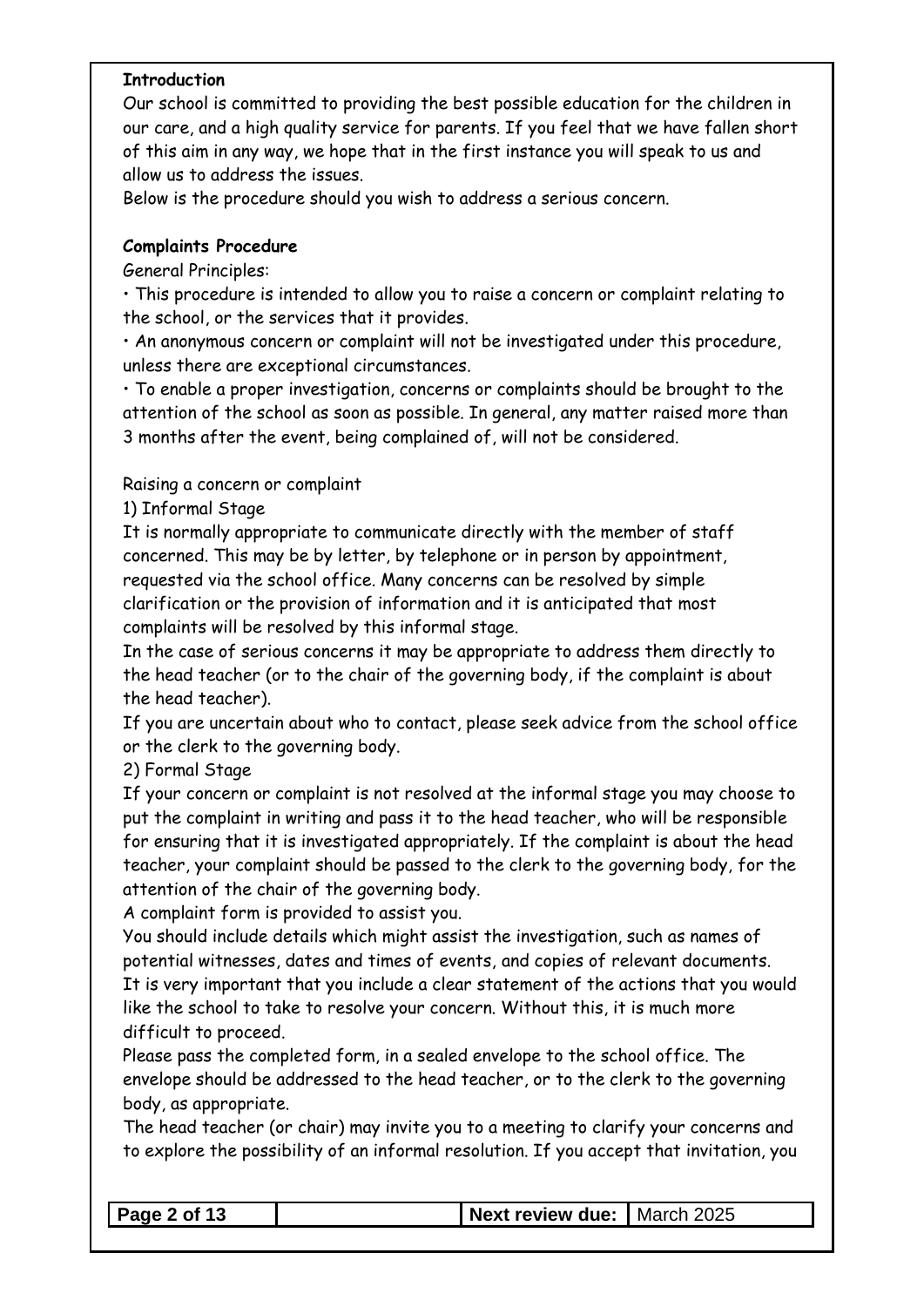may be accompanied by a friend, if you wish, to assist you in explaining the nature of your concerns.

It is possible that your complaint will be resolved through a meeting with the head teacher (or chair). If not, arrangements will be made for the matter to be fully investigated, using the appropriate procedure. In any case you should learn in writing, usually within 5 days of the school receiving your formal complaint, of how the school intends to proceed. This notification should include an indication of the anticipated timescale.

Any investigation will begin as soon as possible and when it has been concluded, you will be informed in writing of its conclusion.

If you are not satisfied with the manner in which the process has been followed, you may request that the governing body reviews the process followed by the school, in handling the complaint. Any such request must be made in writing to the clerk to the governing body, within 10 school days of receiving notice of the outcome, and include a statement specifying any perceived failures to follow the procedure. The procedure described below will be followed. A review Request form is provided for your convenience.

Review Process

Any review of the process followed by the school will be conducted by a panel of 3 members of the governing body. This will usually take place within 10 school days of receipt of your request.

The review will normally be conducted through a consideration of written submissions, but reasonable requests to make oral representations should be considered sympathetically.

Governing body meetings

a) Complaints panel

If the school receives a formal complaint about one of the limited number of matters, that is not dealt with by another statutory process, it may be necessary to convene a governing body panel to consider the matter and formulate a response. The complaint is likely to relate to matters such as:

• the content or the application of a governing body policy;

• school facilities;

• services that the school provides.

If a governing body committee already has delegated power with respect to a policy that is being complained of, a panel of members from that committee should be convened. Otherwise the clerk should convene a panel of 3 governors, who have not previously been involved with the complaint.

The complainant should submit the details of their concerns, in writing, to the clerk. The clerk will seek similar written responses from the school, where this is necessary.

A meeting of the panel will take place, usually within

10 school days, to consider the matter. The complainant (who may be accompanied by a friend if they wish) and representative(s) from the school (who may also be accompanied by workplace colleagues or representatives from their professional associations) may be invited to attend this meeting in order to clarify the matter. As the panel meeting is intended to be investigatory, rather than adversarial, the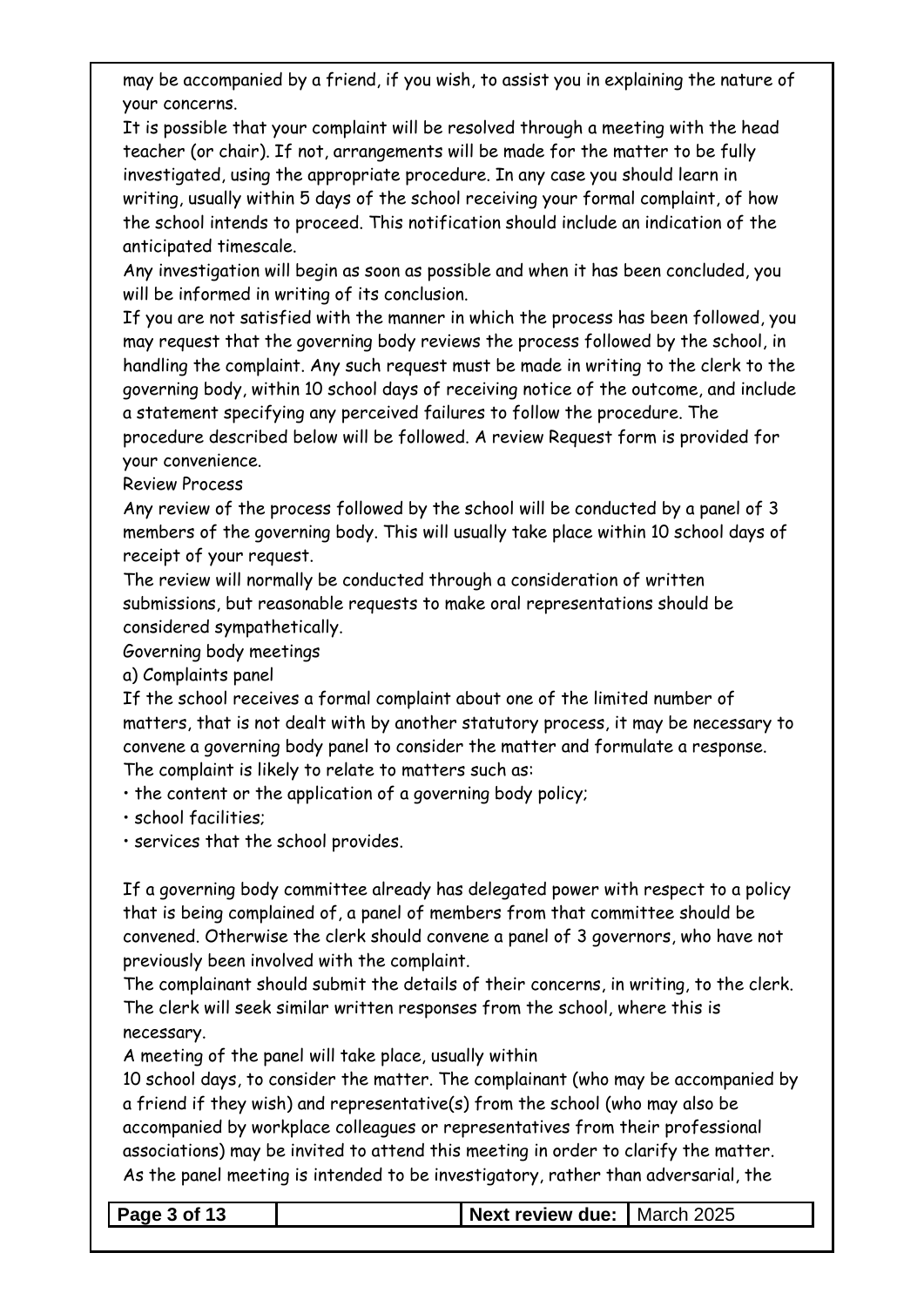persons giving evidence or making representations to the panel will normally attend separately.

When the panel has collected sufficient information, it will deliberate and then inform the complainant, the head teacher and the governing body of the outcome, in writing.

Consideration of the complaint by the governing body and the school, save for any actions that are agreed, will terminate at this point.

If the complainant is not satisfied that the appropriate procedure has been followed, they may request a review of that process by another panel of the governing body.

b) Review meeting

Any review of the process followed by the school will be conducted by a panel of 3 members of the governing body. This will usually take place within 10 school days of receipt of a written request.

The review will normally be conducted through a consideration of written submissions, but reasonable requests, from any of the parties, to make oral representations should be considered sympathetically.

The panel will first receive written evidence from the complainant.

The panel will then invite representatives of the school (usually the head teacher or the chair of the governing body panel that has considered the matter response to the complaint.

The panel may also have access to the records kept of the process followed.

The complainant and the school representative(s) will be informed in writing of the outcome, usually within 5 school days of the panel meeting.

The matter will then be closed as far as the school is concerned.

Actions which are

• out of proportion to the nature of the complaint, or

• persistent – even when the complaints procedure has been exhausted, or

• personally harassing, or

• unjustifiably repetitious

An insistence on

• pursuing unjustified complaints and/or

• unrealistic outcomes to justified complaints

• pursuing justifiable complaints in an unreasonable manner (eg using abusive or threatening language; or

• making complaints in public or via a social networking site such as Facebook; or

• refusing to attend appointments to discuss the complaint.

What is 'harassment'?

We regard harassment as the unreasonable pursuit of issues or complaints,

particularly if the matter appears to be pursued in a way intended to cause personal distress rather than to seek a resolution.

Behaviour may fall within the scope of this policy if:

• it appears to be deliberately targeted at one or more members of school staff or others, without good cause;

**Page 4 of 13 Next review due:** March 2025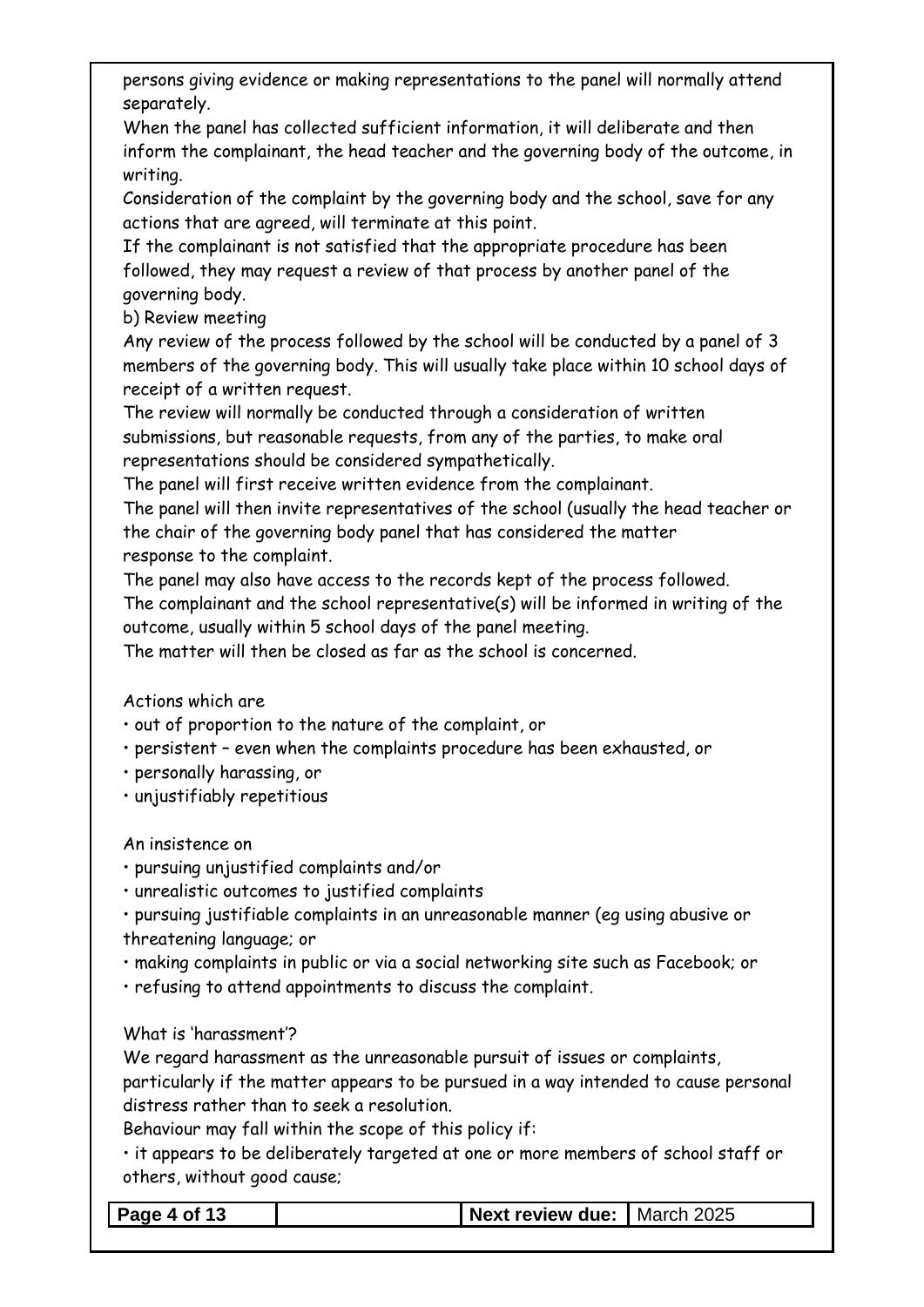• the way in which a complaint or other issues is pursued (as opposed to the complaint itself) causes undue distress to school staff or others;

• it has a significant and disproportionate adverse effect on the school community.

What does the school expect of any person wishing to raise a concern? The school expects anyone who wishes to raise concerns with the school to:

- treat all members of the school community with courtesy and respect;
- respect the needs of pupils and staff within the school;
- avoid the use of violence, or threats of violence, towards people or property;

• recognise the time constraints under which members of staff in schools work and allow the school a reasonable time to respond to a complaint;

• follow the school's complaints procedure.

Schools' responses to unreasonably persistent complaints or harassment This policy is intended to be used in conjunction with the school's complaints procedure. Taken together, these documents set out how we will always seek to work with parents, carers and others with a legitimate complaint to resolve a difficulty.

However, in cases of unreasonably persistent complaints or harassment, the school may take some or all of the following steps, as appropriate:

• inform the complainant informally that his/her behaviour is now considered by the school to be unreasonable or unacceptable, and request a changed approach;

• inform the complainant in writing that the school considers his/her behaviour to fall under the terms of the Unreasonably Persistent Complaints/ Harassment Policy; • require all future meetings with a member of staff to be conducted with a second person present. In the interests of all parties, notes of these meetings may be taken;

• inform the complainant that, except in emergencies, the school will respond only to written communication and that these may be required to be channelled through the Local Authority.

Physical or verbal aggression

The governing body will not tolerate any form of physical or verbal aggression against members of the school community. If there is evidence of any such aggression the school may:

• ban the individual from entering the school site, with immediate effect;

• request an Anti-Social Behaviour Order (ASBO);

• prosecute under Anti-Harassment legislation.

• call the police to remove the individual from the premises, under powers provided by the Education Act 1996.

Legitimate new complaints will always be considered, even if the person making them is (or has been) subject to the Unreasonably Persistent Complaints/ Harassment Policy The school nevertheless reserves the right not to respond to communications from individuals subject to the policy.

| $\vert$ Page 5 of 13 | Next review due: March 2025 |  |
|----------------------|-----------------------------|--|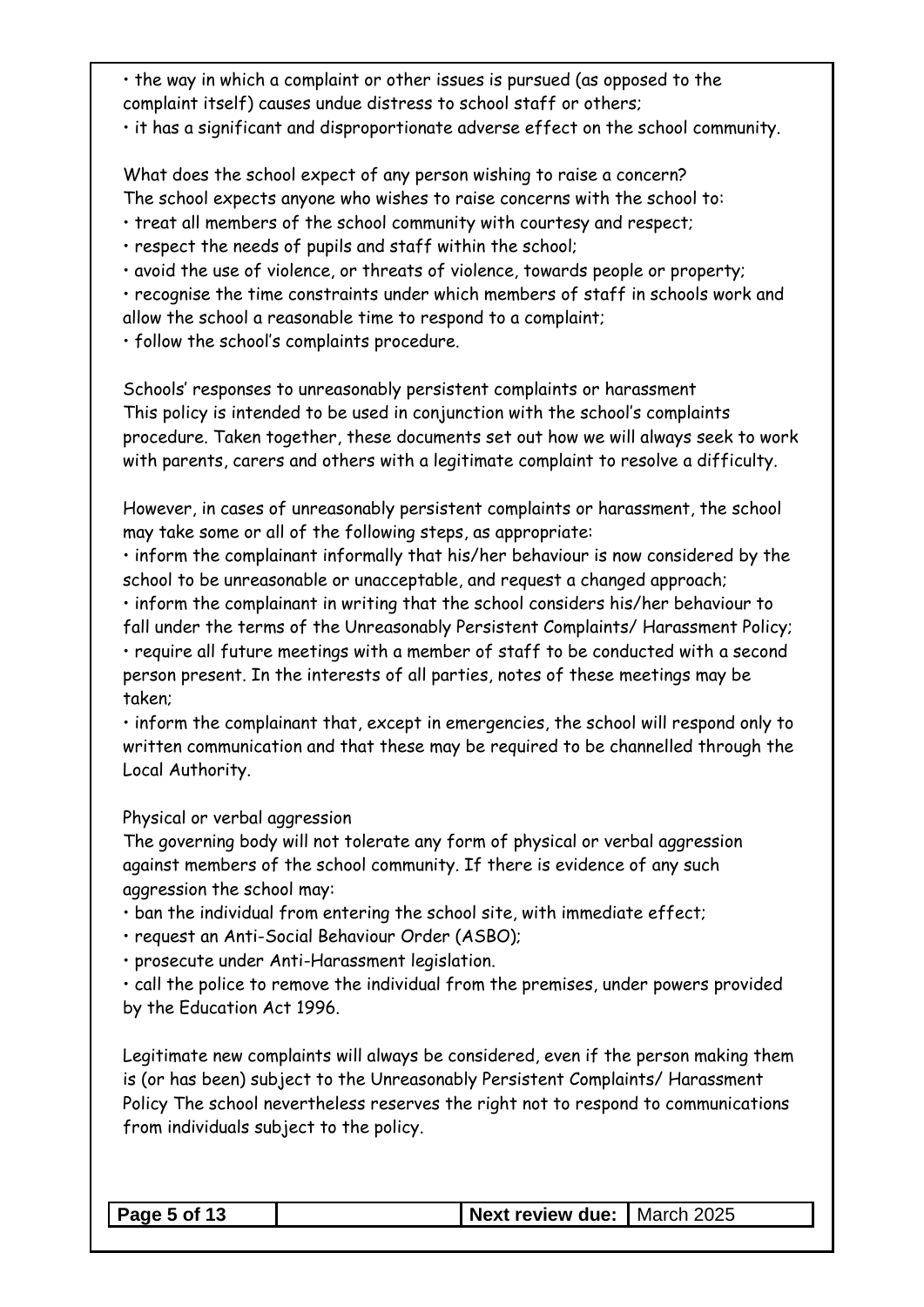### **ANNEX A**

#### **Procedure for the Conduct of a Stage 3 Governors Panel Hearing**

- 1. The chair of the committee should invite all parties (except any witnesses) into the room, introduce them and explain the role of each person.
- 2. The chair should explain to all present that the purpose of the hearing is to review the complaint and try to resolve it and achieve reconciliation between the school and the complainant. However, it may only be possible to establish the facts of a situation and make recommendations about future action.

3. The chair should then ascertain whether the proposed procedure is acceptable. If so, the meeting will proceed along the following lines.

i. The complainant describes her/his complaint and may call witnesses.

ii. The Headteacher may seek clarification from the complainant and any witnesses.

iii. The governors' panel or its advisers may seek clarification from the complainant and any witnesses.

iv. The Headteacher will respond to the complaint and may call witnesses.

v. The complainant may seek clarification from the Headteacher and any witnesses.

vi. The governors' panel (including any Advisers) may seek clarification from the Headteacher and any witnesses.

vii. The Headteacher will be given the opportunity to sum up.

viii. The complainant will be given the opportunity to sum up.

ix. Both parties will leave the room to allow the panel to deliberate but any advisers may remain to offer technical and procedural advice.

4. The panel should make a decision or judgement on:-

the validity of the complaint; appropriate action to be taken by the school and/or parent; and where appropriate, recommendations on changes to the school's systems or procedures to ensure similar problems do not arise in the future.

5. The decision or judgement will be confirmed in writing within 5 days. NB If there is more than one complainant this procedure should be followed for each one in turn, unless the complainants agree to the complaint being heard with all present in one sitting.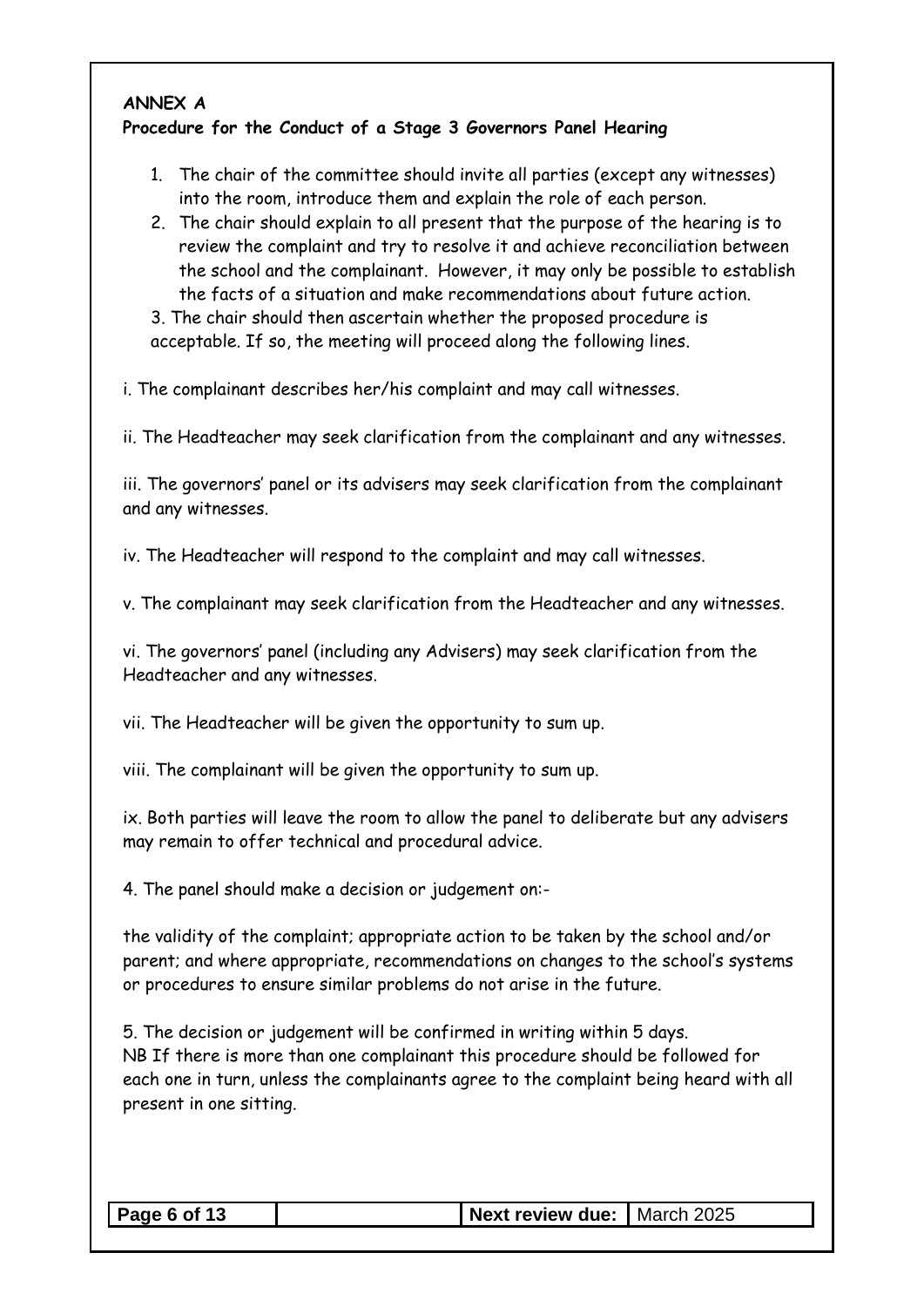#### **ANNEX B Dealing with Complaints about Racism in Schools**

1. Racist Behaviour to a Child or Student

The procedures to be followed are contained in the Local Authority's guidance "Notification of Racist Incidents"

2. Racist Incident Alleged Against School Staff

i. The report/complaint should be made to the head teacher, or if the head teacher is the subject of the report/complaint, to the Chair of Governors;

ii. As racism is a disciplinary offence, the normal disciplinary procedures are followed.

3. Institutional Racism

Parents who perceive that racist practice or policies are operated by the school should pursue these through the General Complaints Procedure.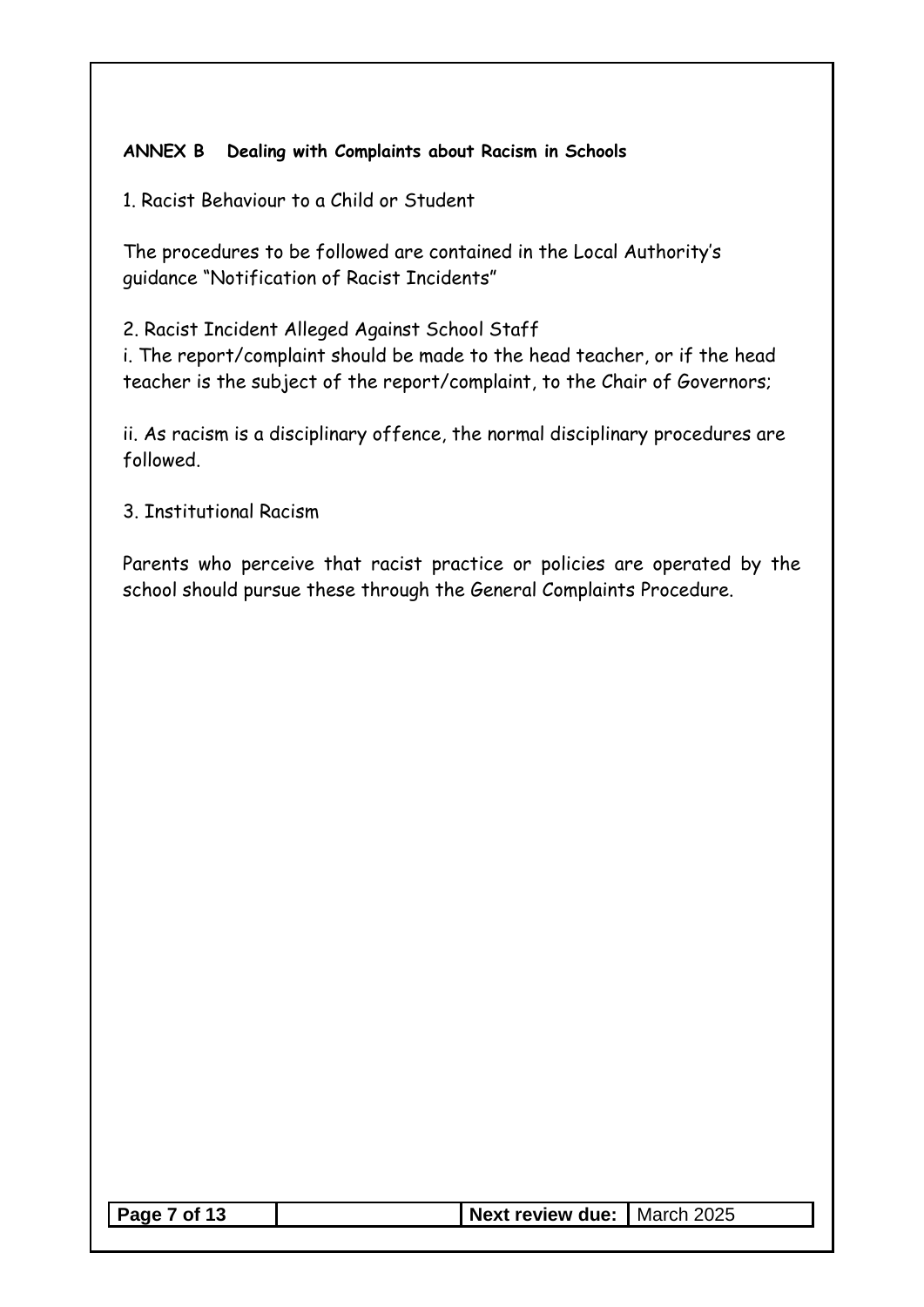| West Haddon Primary School: Meeting Request Form |  |  |
|--------------------------------------------------|--|--|
|                                                  |  |  |

I wish to meet …………………………………………………………. To discuss the following matter:

Brief details of topic to be discussed:

Dates/times when it would be most convenient for a meeting:

Your name:

Relationship with school (e.g. parent of a pupil on the school roll):

Pupil's name (if relevant to the matter to be discussed):

Your address:

Telephone numbers Daytime: Evening:

e-mail address:

|                     | (Please complete this form and return it to the school office |
|---------------------|---------------------------------------------------------------|
| School use:         |                                                               |
| Date form received: | Date response sent:                                           |
| Received by:        | Response sent by:                                             |
|                     |                                                               |
|                     |                                                               |
| Page 8 of 13        | Next review due:   March 2025                                 |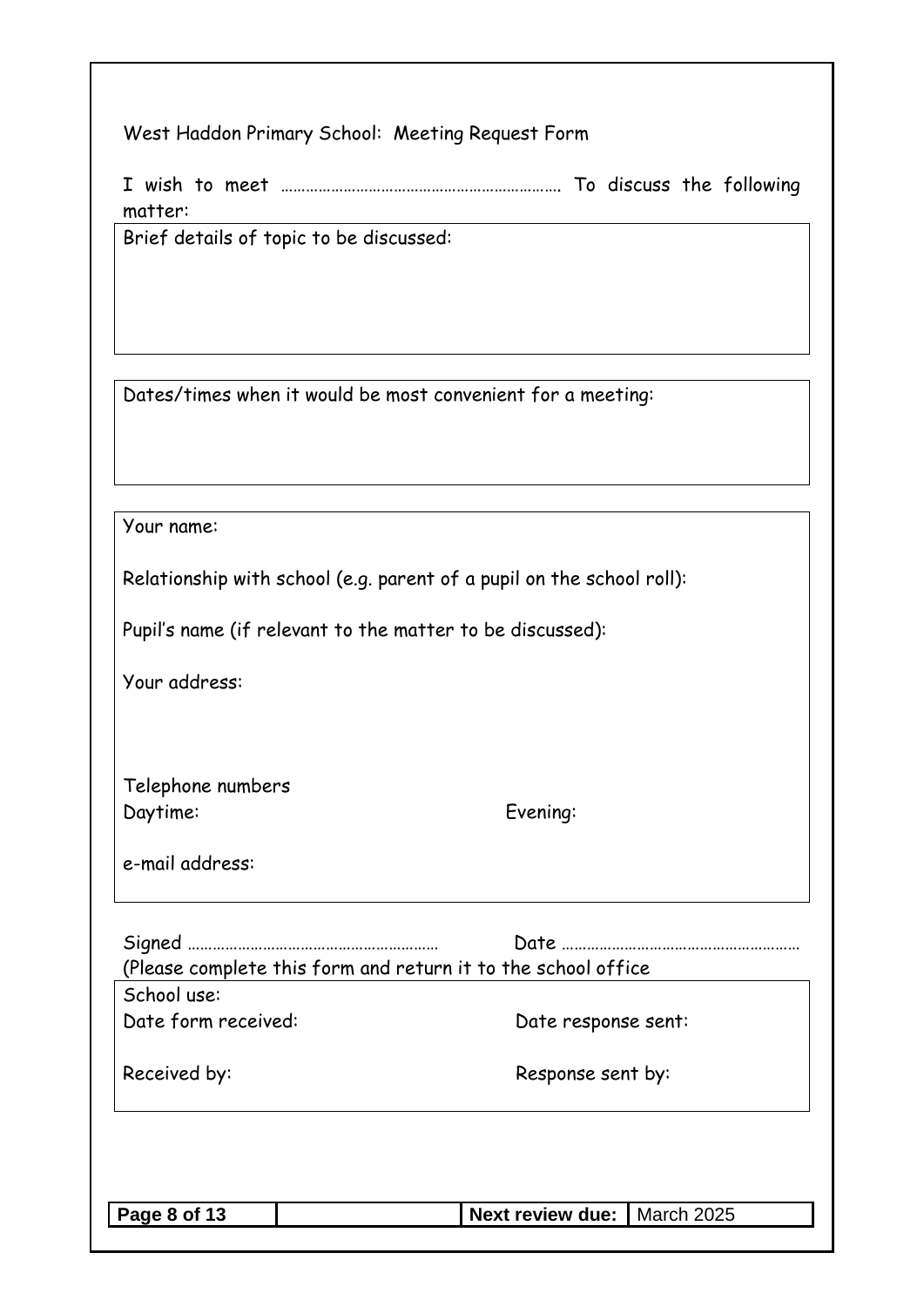West Haddon School Formal Complaint Form

Please complete this form and return it, via the school office, to the head teacher (or clerk to the governing body), who will acknowledge its receipt and inform you of the next stage in the procedure.

Your name:

Relationship with school (e.g. parent of a pupil on the school roll):

Pupil's name (if relevant to your complaint):

Your address:

Telephone numbers Daytime: Evening:

e-mail address:

Please give concise details of your complaint, (including dates, names of witnesses etc.), to allow the matter to be fully investigated:

You may continue on separate paper, or attach additional documents, if you wish.

Number of additional pages attached =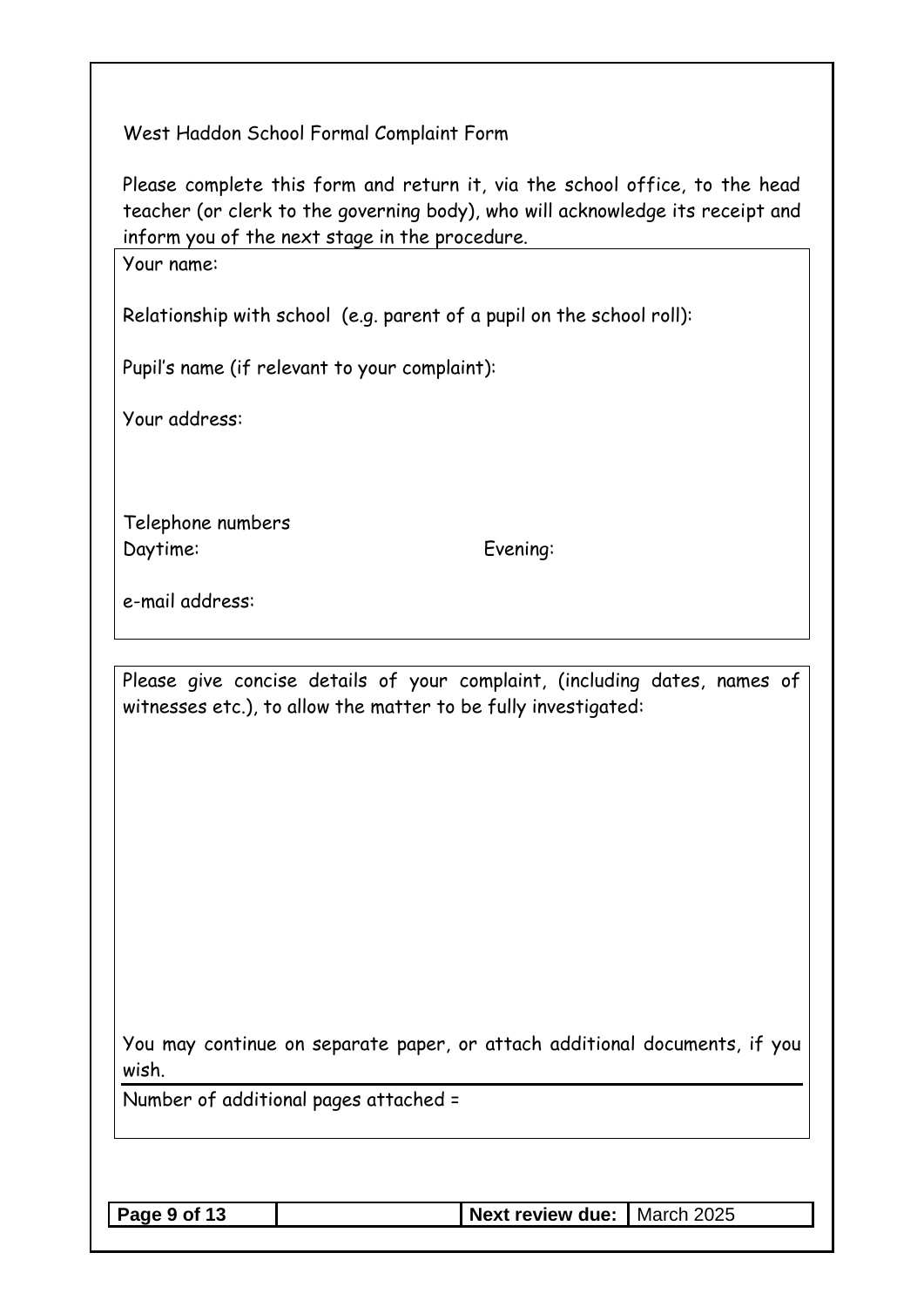| West Haddon School Formal Complaint contd |  |  |
|-------------------------------------------|--|--|
|                                           |  |  |

What action, if any, have you already taken to try to resolve your complaint? (i.e. who have you spoken with or written to and what was the outcome?).

| What actions do you feel might resolve the problem at this stage? |  |  |
|-------------------------------------------------------------------|--|--|
|                                                                   |  |  |

Signed ………………………………………………….. Date ………………………………………………………….

| School use:                |
|----------------------------|
| Date form received:        |
| Received by:               |
| Date acknowledgement sent: |
| Acknowledgement sent by:   |

| Complaint    |  |  |
|--------------|--|--|
| referred to: |  |  |
| Date:        |  |  |
|              |  |  |
|              |  |  |

| Next review due:   March 2025<br>Page 10 of 13 |  |
|------------------------------------------------|--|
|------------------------------------------------|--|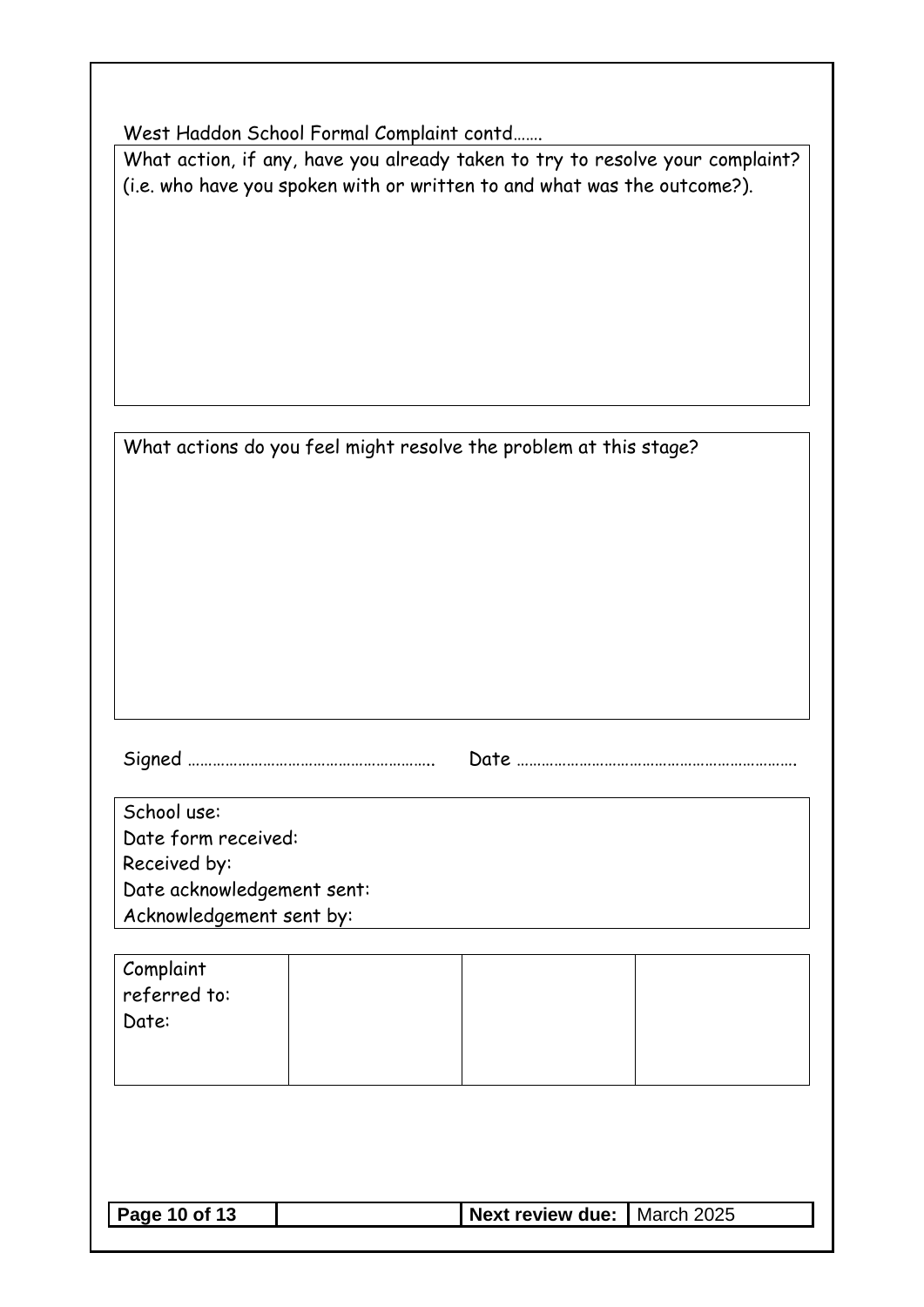## West Haddon School Complaint Review Request Form

Please complete this form and return it to head teacher (or clerk to the governing body), who will acknowledge its receipt and inform you of the next stage in the procedure.

| stage in the proceaure.<br>Your name:                                                                                                                                       |                                                          |            |  |  |
|-----------------------------------------------------------------------------------------------------------------------------------------------------------------------------|----------------------------------------------------------|------------|--|--|
| Your address:                                                                                                                                                               |                                                          |            |  |  |
|                                                                                                                                                                             |                                                          |            |  |  |
|                                                                                                                                                                             |                                                          |            |  |  |
| Telephone numbers<br>Daytime:                                                                                                                                               | Evening:                                                 |            |  |  |
| e-mail address:                                                                                                                                                             |                                                          |            |  |  |
|                                                                                                                                                                             |                                                          |            |  |  |
| Dear Sir                                                                                                                                                                    |                                                          |            |  |  |
|                                                                                                                                                                             | am dissatisfied by the procedure that has been followed. |            |  |  |
|                                                                                                                                                                             |                                                          |            |  |  |
| I have attached copies of my formal complaint and of the response(s) from<br>the school. I am dissatisfied with the way in which the procedure was<br>carried out, because: |                                                          |            |  |  |
|                                                                                                                                                                             |                                                          |            |  |  |
|                                                                                                                                                                             |                                                          |            |  |  |
| You may continue on separate paper, or attach additional documents, if you<br>wish.                                                                                         |                                                          |            |  |  |
| Number of additional pages attached =                                                                                                                                       |                                                          |            |  |  |
|                                                                                                                                                                             |                                                          |            |  |  |
|                                                                                                                                                                             |                                                          |            |  |  |
| Page 11 of 13                                                                                                                                                               | <b>Next review due:</b>                                  | March 2025 |  |  |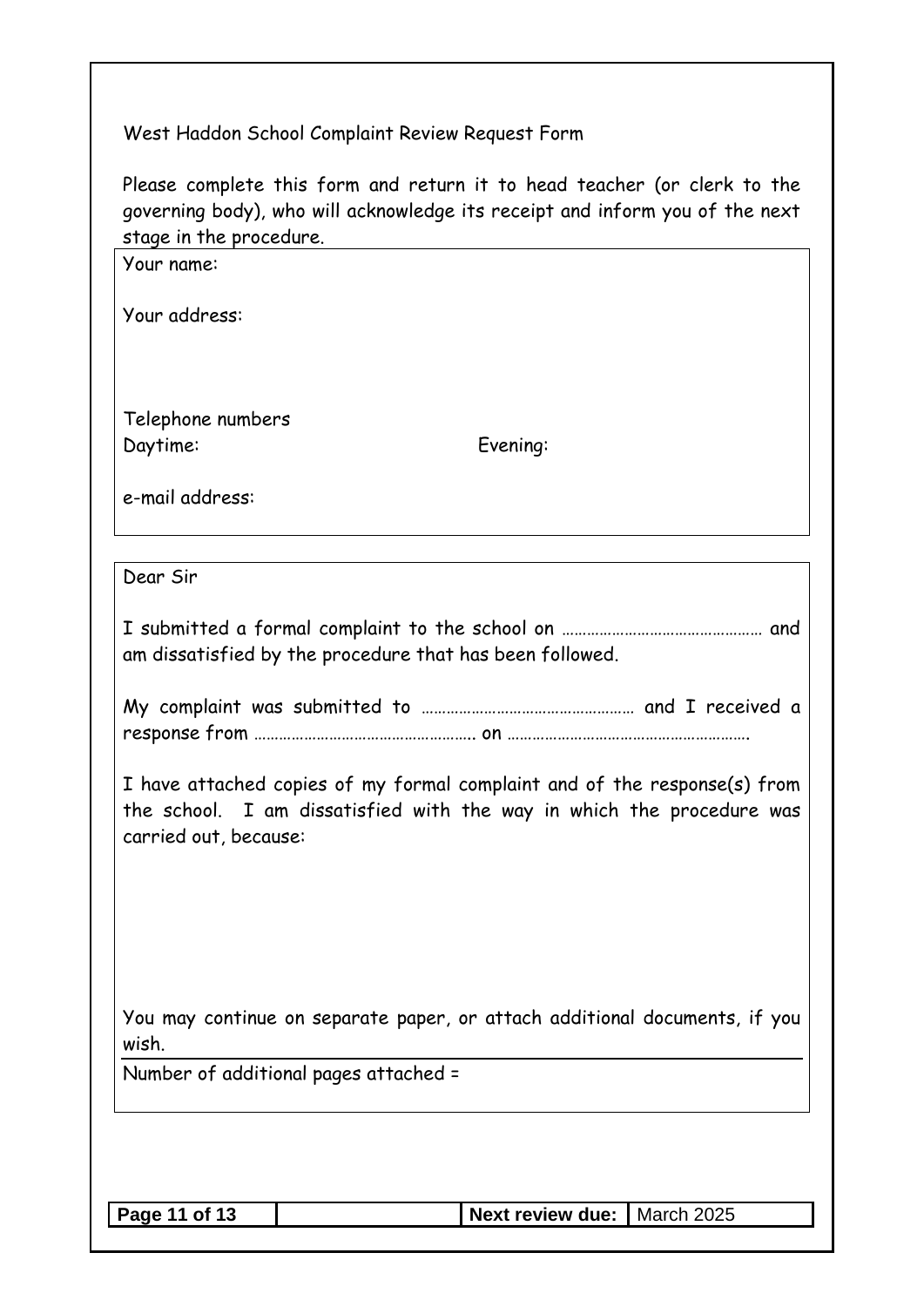| West Haddon School Complaint Review Request Form contd |  |
|--------------------------------------------------------|--|
|                                                        |  |

| What actions do you feel might resolve the problem at this stage? |  |  |  |  |
|-------------------------------------------------------------------|--|--|--|--|
|                                                                   |  |  |  |  |

| School use:                |
|----------------------------|
| Date form received:        |
| Received by:               |
| Date acknowledgement sent: |
| Acknowledgement sent by:   |

| Complaint<br>referred to:<br>Date: |  |  |
|------------------------------------|--|--|
|                                    |  |  |

| Next review due:   March 2025<br><b>Page 12 of 13</b> |
|-------------------------------------------------------|
|-------------------------------------------------------|